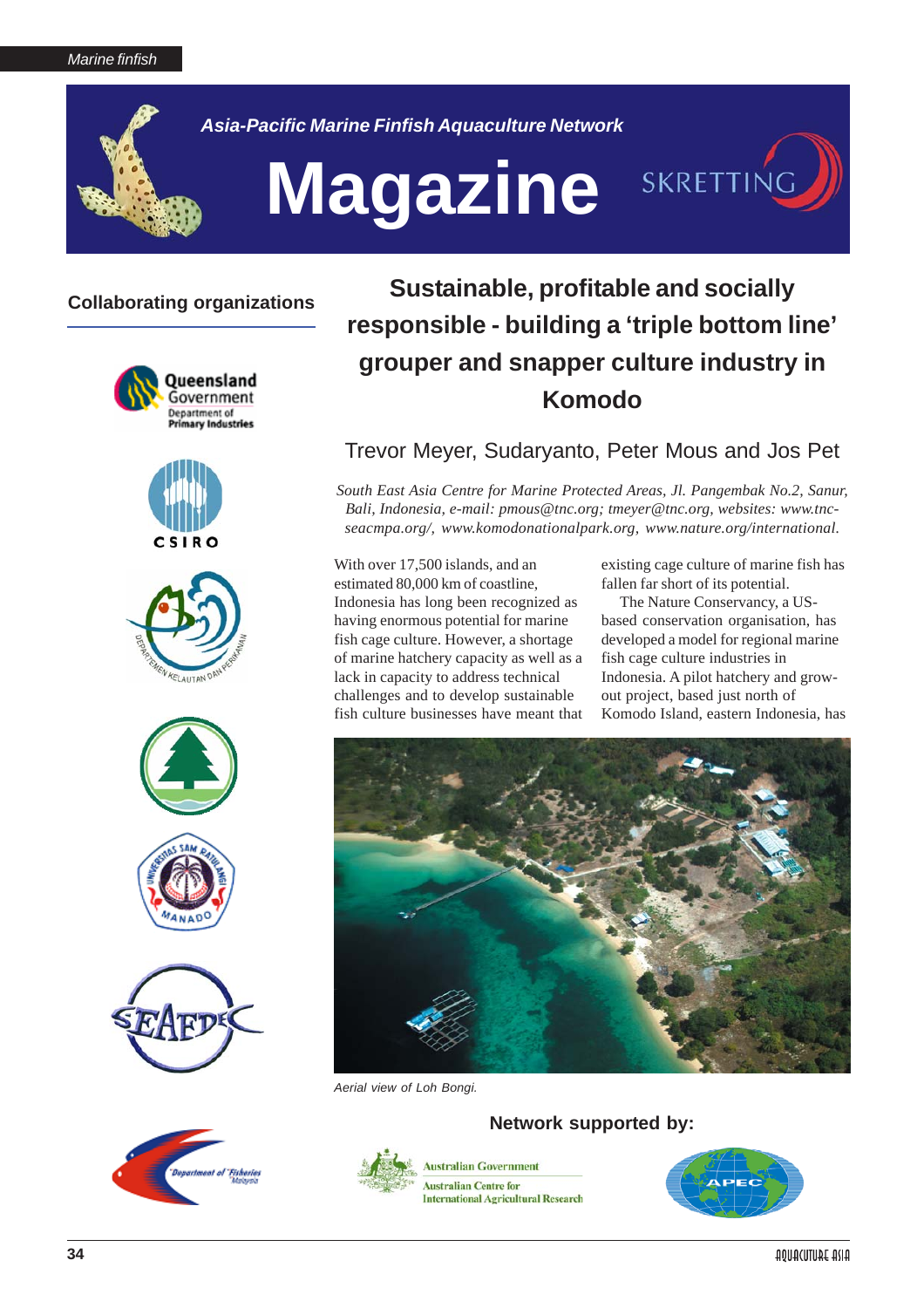

*Above: The hatchery. Below: Shots of the grow out facility.*







now been operational since January 2003, and has demonstrated the technical feasibility of the model with the first harvest of 500kg of estuary grouper *Epinephelus coioides* in June 2004. The pilot project is scaled to produce 25 tonnes of live grouper and snapper annually, but the successful development of the project into a viable operation will require its upscaling to a production capacity of

around 200 tonnes. Consequently, The Nature Conservancy is now looking for partners to assist in the transformation of this pilot project into a triple bottom line business – namely profitable, sustainable and socially responsible.

The cage culture operations will supply live grouper and snapper to the Hong Kong-based live reef fish trade. Market prices for live fish are high – typically between US\$5 to US\$30 per kg depending on the species – and an existing network of mobile fish buyers ensures that the live product can be sold at the farm gate, with no need for investment in processing, packing or export. In fact, the fish farm model described here was developed as part of a wider goal to contribute to the transformation the entire live reef fish trade to a sustainable practice.

#### **The hatchery**

The pilot project described here aims to demonstrate the viability of a fish culture industry of this type in remote parts of Indonesia and other parts of Southeast Asia.

The species of fish selected for culture were chosen taking into account the market price, ease of culture and local availability of broodstock. At Komodo, five species of fish are currently maintained as broodstock – estuary grouper Epinephelus coioides, tiger grouper *E. fuscoguttatus*, humpback or mouse grouper *Cromileptes altivelis*, mangrove jack *Lutjanus*



**Marine Finfish Aquaculture Magazine** An electronic magazine of the Asia-Pacific Marine Finfish Aquaculture Network

**Contact** Asia-Pacific Marine Finfish Aquaculture Network PO Box 1040 Kasetsart Post Office Bangkok 10903, Thailand Tel +66-2 561 1728 (ext 120) Fax +66-2 561 1727 Email grouper@enaca.org Website http://www.enaca.org/ marinefish

#### **Editors**

Sih Yang Sim Asia-Pacific Marine Finfish Aquaculture Network, c/o NACA sim@enaca.org

Dr Michael J. Phillips Environmental Specialist & Manager of R&D, NACA Michael.Phillips@enaca.org

Simon Wilkinson Communications Manager, **NACA** simon.wilkinson@enaca.org

Dr Mike Rimmer Principal Fisheries Biologist (Mariculture & Stock Enhancement) DPIF, Northern Fisheries Centre PO Box 5396 Cairns QLD 4870 Australia Mike.Rimmer@dpi.qld.gov.au